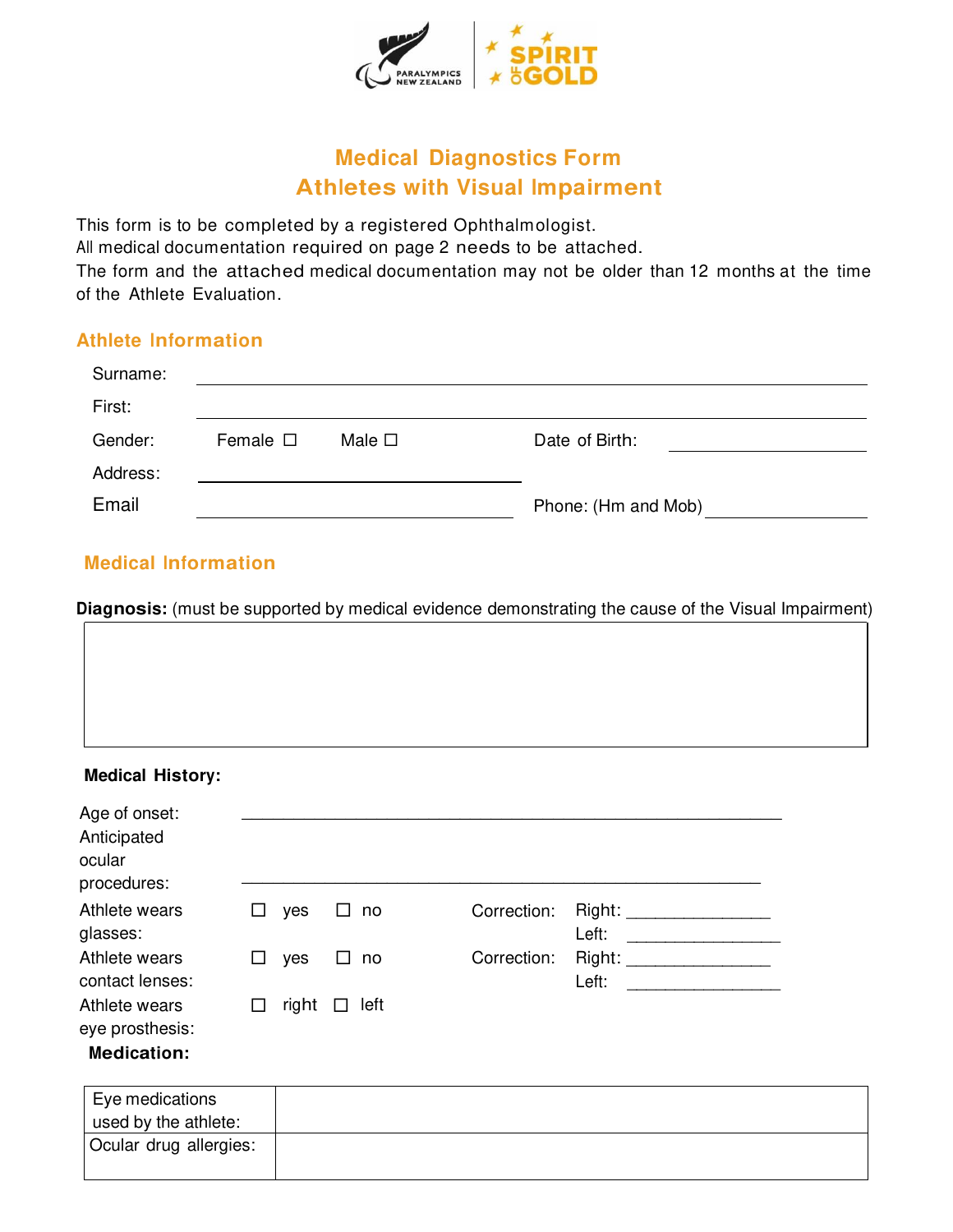## **Assessment of Visual Acuity and Visual Field**

#### **Visual Acuity**

|                           | Right eye | Left eye |
|---------------------------|-----------|----------|
| <b>With Correction</b>    |           |          |
| <b>Without Correction</b> |           |          |

| Type of correction: |  |
|---------------------|--|
| Measurement:        |  |
| Method:             |  |

### **Visual Field**:

| In degrees (radius) | Right eye | ∟eft eye |
|---------------------|-----------|----------|
|                     |           |          |

### **Attachments to the Medical Diagnostic Form**

#### **Visual Field Test**

For all athletes with a restricted visual field a visual field test must be attached to this form. The athlete's visual field must be tested by full-field test (120 degrees) and a 30 degrees, 24 degrees or 10 degrees central field test, depending on the pathology.

One of the following perimeters should be used for the assessment: Goldmann Perimetry (Intensity III/4), Humphrey Field Analyzer or Octopus (Interzeag).

### **Visual Acuity Test**

All acuity measures are with best possible correction (glasses or contact lenses) irrespective of whether the athlete wears these in competition.

Acuity should be measured by one of the following:

- LogMAR Chart with tumbling "E" and the Berkley Rudimentary Vision Test (Preferable)
- E.T.D.R.S. (Light House New York)
- Snellen Acuity test (only if no other test is available)